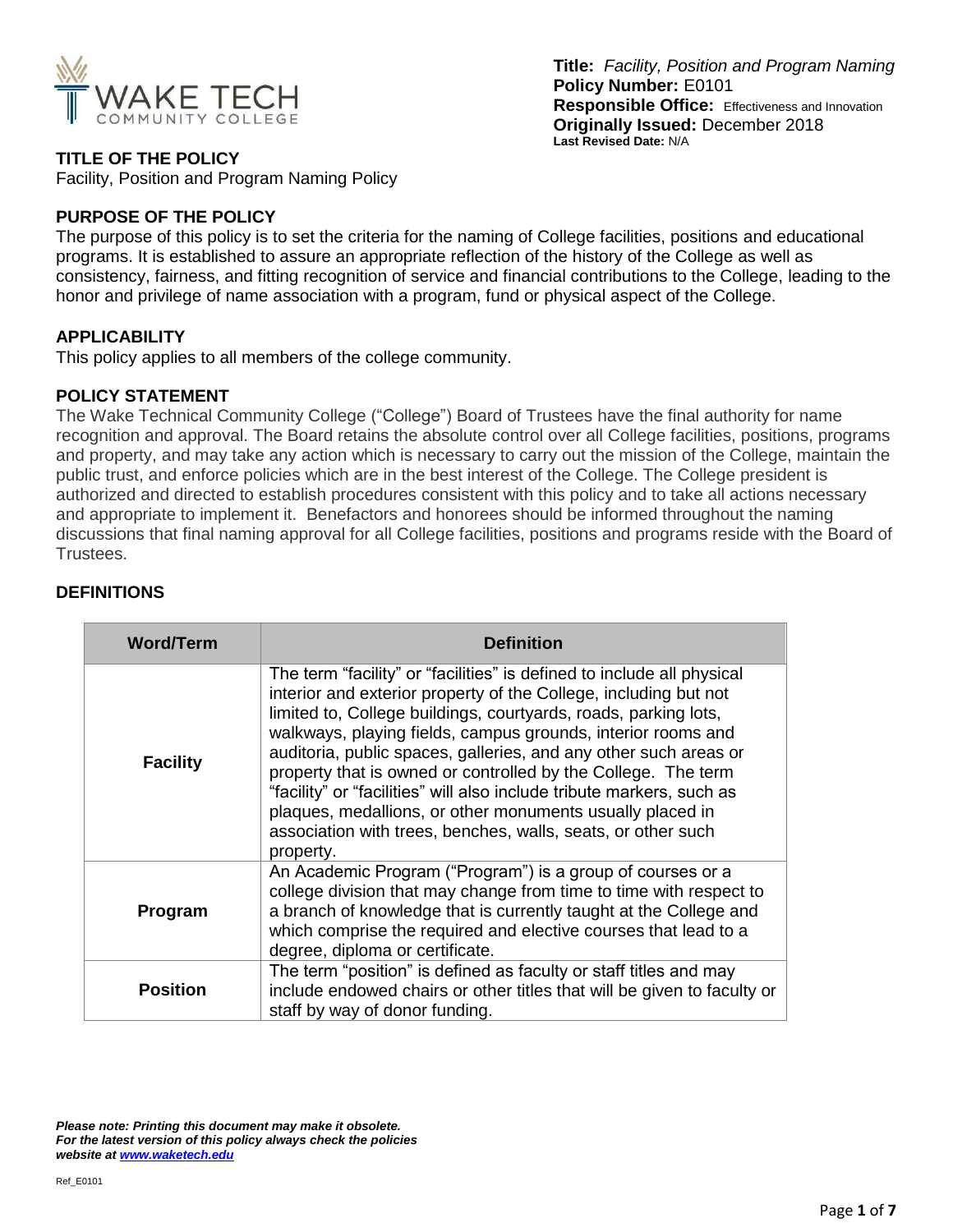# **PROCEDURES**

### **Naming Tributes**

The following two categories will generally be considered for a naming tribute:

- 1. Naming in recognition of Financial Support
- 2. Naming in recognition of Distinguished Service

Tributes will be limited to Individuals or Businesses.

### **General Provisions**

Each naming opportunity granted in recognition of the provision to the College of anything of economic value shall be subject to policies set forth herein and such guidelines as may be established from time to time by the president and appropriate vice president or chief campus officer.

Each naming opportunity granted for distinguished service shall be subject to review and approval of the nomination and to such written conditions statement and guidelines as may be established by the president from time to time.

A decision to add a name to any College facility, position or program as defined by this policy shall require a vote of a majority of the members present at a meeting at which there is a quorum, but no less than 6 members. When a College facility has been named by the Board of Trustees, it is the College's intent to continue to use the name so long as the facility remains in use and serves its original function, or as otherwise may be provided for in the written agreement between the parties and as subject to North Carolina statutes that exist now or may exist in the future. For example, the College has the right to propose a duration of a certain number of years for a particular naming opportunity, but that will be specified in the proposal to the donor by way of a memorandum of understanding that will be prepared by the Wake Tech Foundation office and signed by the donor.

At the discretion of the Board of Trustees, all permanently endowed gifts will be eligible for lifetime naming opportunities. These decisions are unique and will be discussed ahead of time by the Foundation office and the Board of Trustees before said opportunity is presented to a potential donor. As with all naming gifts, the term or permanence of the name will be featured prominently in the memorandum of understanding.

When the use has changed such that the named facility must be demolished, substantially renovated, or rebuilt, or the program or position is to be significantly modified or eliminated, the College may retain the use of the name, name another comparable facility or program, or discontinue the use of the name. Such decision shall be made by majority vote of the Board of Trustees in the manner set forth above. Again, this information will be specified in the memorandum of understanding signed by the donor.

When provisions as specified in a) the written agreement between the parties for a financial support naming or b) in the written conditions statement for a distinguished service naming allow for a name on a named facility, position or program to be changed or removed, such decision shall be made by majority vote of the Board of Trustees.

The following procedures serve as a guideline for Wake Tech Community College Trustees, the College president, Foundation executive director, volunteers and outside advisors who assist the College in the solicitation of gifts. The president may, in his/her discretion, determine exceptions to these guidelines on a case-by-case basis when deemed appropriate.

*Please note: Printing this document may make it obsolete. For the latest version of this policy always check the policies website at [www.waketech.edu](http://www.waketech.edu/)*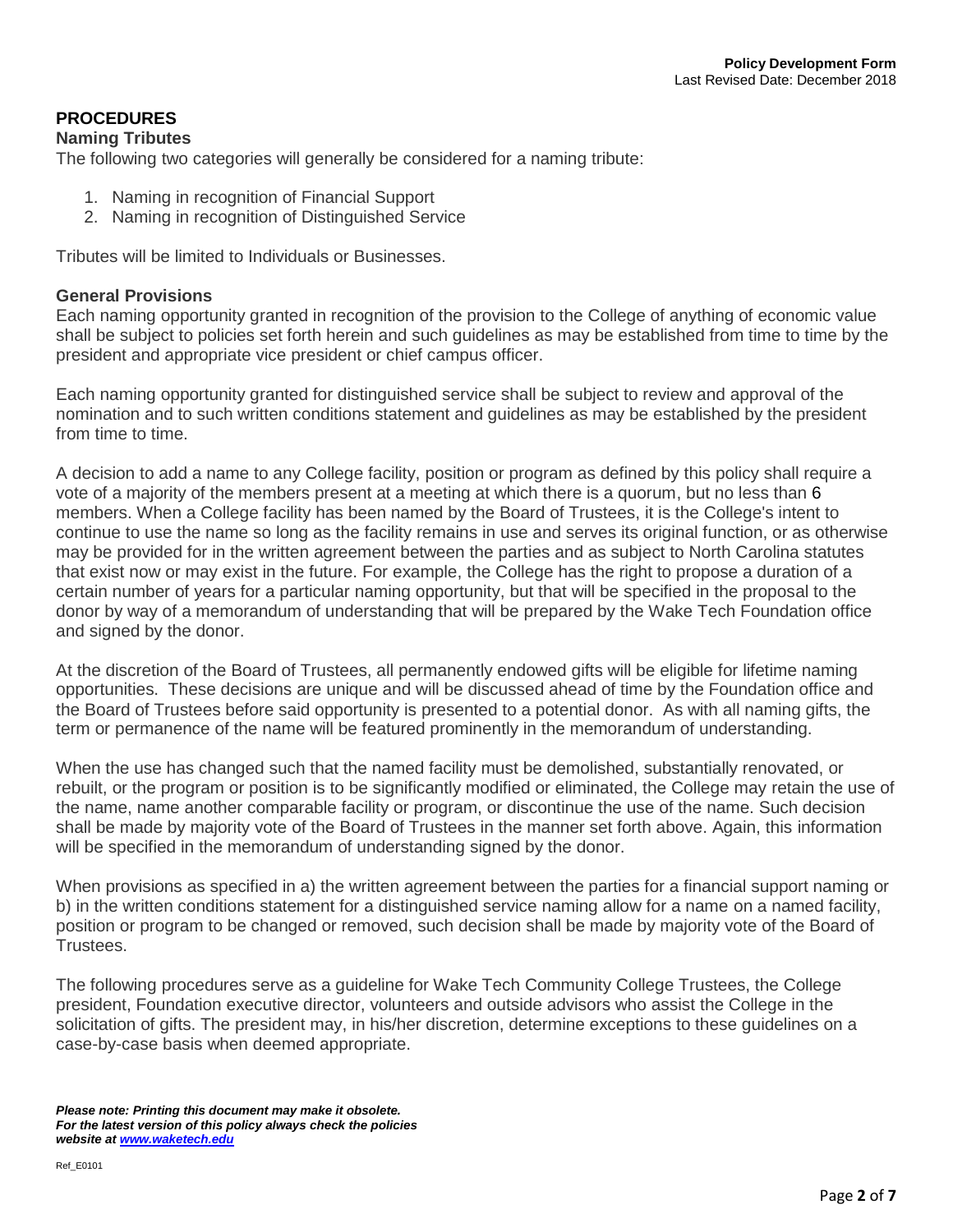# **Eligibility Criteria for Naming Tributes**

1. *Naming in Recognition of Financial Support*

For naming recognition of financial gifts or other items of economic value, the donor will be expected to provide all or a substantial part of the cost of the facility to be named. A "substantial part" means a contribution that may not represent a majority of the cost of the project but would not have been available from another source or was in some way integral to project completion or project excellence.

2. *Naming in Recognition of Distinguished Service* From time to time, the College may want to honor an individual associated with Wake Tech Community College for his or her extraordinary, distinguished service. Such an honor may be considered for a former, retired or deceased faculty or staff member, WTCC graduates, former students, former trustees or other individuals who have made significant contributions to the life of the College.

## **General Guidelines for Naming in Recognition of Financial Support**

All naming opportunities granted in recognition of financial gifts or other item(s) of economic value shall be subject to appropriate review and approval of the nomination as submitted to the Board of Trustees and in accordance with the procedures set forth below under the Facility, Position and Program Naming Policy.

A written agreement for each 'Naming in Recognition of Financial Support' shall be negotiated by the WTCC Foundation and subject to review by College counsel. All specific terms and conditions relating to the naming opportunity will be included in this written agreement. Individuals negotiating on behalf of the College (board members, volunteers, etc.) shall advise potential donors and benefactors that their gift may be recognized by naming, subject to approvals and decisions consistent with these guidelines and applicable College policy. Any such agreement shall conspicuously note that it is subject to approval by the Board of Trustees in the Board's complete discretion. The president shall submit any such written agreement negotiated for a facility, position or program naming opportunity to the Board of Trustees for their review prior to the Board's consideration of a naming recommendation.

Donations of non-cash gifts, such as consulting services, equipment, in-kind gifts, real estate, stock, or any other non-cash items shall be subject to verification through independent appraisal and valuation as deemed appropriate by the College. The College shall retain the absolute right to obtain independent appraisals and/or valuations of such gifts to determine the fair market value of the non-cash donations or contributions.

A naming conferred in recognition of a pledge shall be contingent upon fulfillment of that pledge. The written agreement for such pledge shall specify the terms and conditions of the pledge, including but not limited to, the plan for fulfilling the pledge and the determination by the College president as to the timeline for placing the name on the facility, position or renaming the program.

The College shall generally require a minimum of twenty percent (20%) of the total pledge at the signing of the written agreement with a schedule for the balance of payment(s) to be stated in the written agreement. Limited exceptions may be made for deferred gifts, trusts, and similar donations. The College reserves the absolute right to rescind a naming if at any time the pledge is determined by the College to be fully or partially unfulfilled, subject to any terms included in the written agreement for that pledge. Should the College rescind a naming opportunity due to an unfulfilled pledge, the College shall be under no obligation to return any portion of the pledge already paid to the College by the donor. This will be specified in the Memorandum of Understanding signed in advance by the donor.

*Please note: Printing this document may make it obsolete. For the latest version of this policy always check the policies website at [www.waketech.edu](http://www.waketech.edu/)*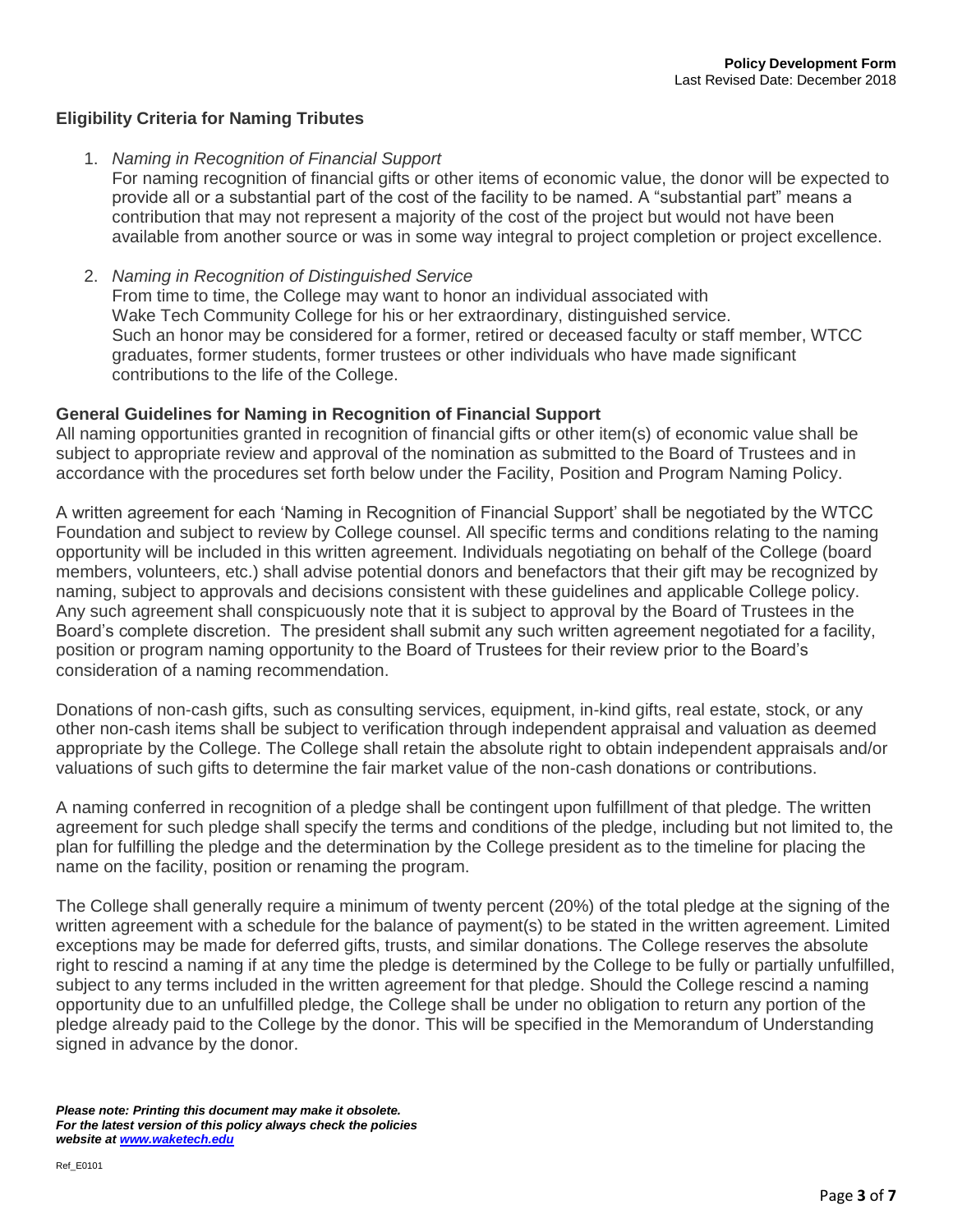### **General Provisions for Naming in Recognition of Distinguished Service**

All naming opportunities granted to individuals for extraordinary, distinguished service shall be subject to appropriate review and approval of the nomination as submitted to the College on such nomination form or other approved writing and in accordance with the procedures set forth herein. Such review shall take into account, as appropriate, the support of the College faculty and staff as well as the support of the College community.

A written conditions statement shall be prepared by the College for each 'Naming in Recognition of Distinguished Service' that shall include all the terms and conditions of the naming approval. The president shall submit any such written conditions statement prepared for a 'Naming in Recognition of Distinguished Service' to the Board of Trustees for their review prior to the Board's consideration of a naming recommendation.

### **Other General Provisions for Naming Recognition**

In establishing objectives for a fundraising campaign, the Wake Tech Foundation, in consultation with the College president and the WTCC Foundation Board, will establish a schedule of naming opportunities and the level of donation required for each.

For naming opportunities of existing facilities, positions and programs arising outside of a fundraising campaign, the Foundation, in consultation with the College president, will be permitted to recommend values and formulate an appropriate level of donor contribution consistent with comparable naming opportunities on campus.

When provisions as specified in a) the written agreement between the parties for a financial support naming or b) in the written conditions statement for a distinguished service naming allow for a name on a named facility to be changed or removed, such decision shall be made by the Board of Trustees. The credentials, character and reputation of each individual, organization or business entity for whom the naming of a facility, position or program is being considered should have a positive image and demonstrated integrity and shall be carefully scrutinized and evaluated. The College president or designee may require that a background or verification check be conducted on any donor or naming nominee, whether living or deceased. The results of such background or verification check (confidential to the president, foundation executive director and board of trustees) shall be considered as part of the decision making process for the naming of a facility, position or program. Once the appropriate reviews are completed on any donor or naming nominee, it shall be the responsibility of the College president to forward a naming recommendation to the Board of Trustees. The College president shall only make recommendations to the Board of Trustees for naming candidates that have the president's strong, unqualified support. Notwithstanding the College president's recommendation, the Board may reject any naming recommendation in its sole discretion.

No public communication of a proposed name shall be made until the name is presented to the Board of Trustees for consideration by the College president.

Absent exceptional circumstances, if the request is to honor a living person, that individual may not be an active employee or trustee or elected or appointed public official at the time of consideration. If the request is to honor a former employee or trustee, the request must not be submitted for six months following College service.

### **Recognition of Donor**

The specific amount of a donor's proposed gift may be maintained as a confidential matter between the donor and the College to the extent allowed by North Carolina law; however, the College may wish to publicly announce a gift in the interest of encouraging other prospective donors to make similar commitments. Such gift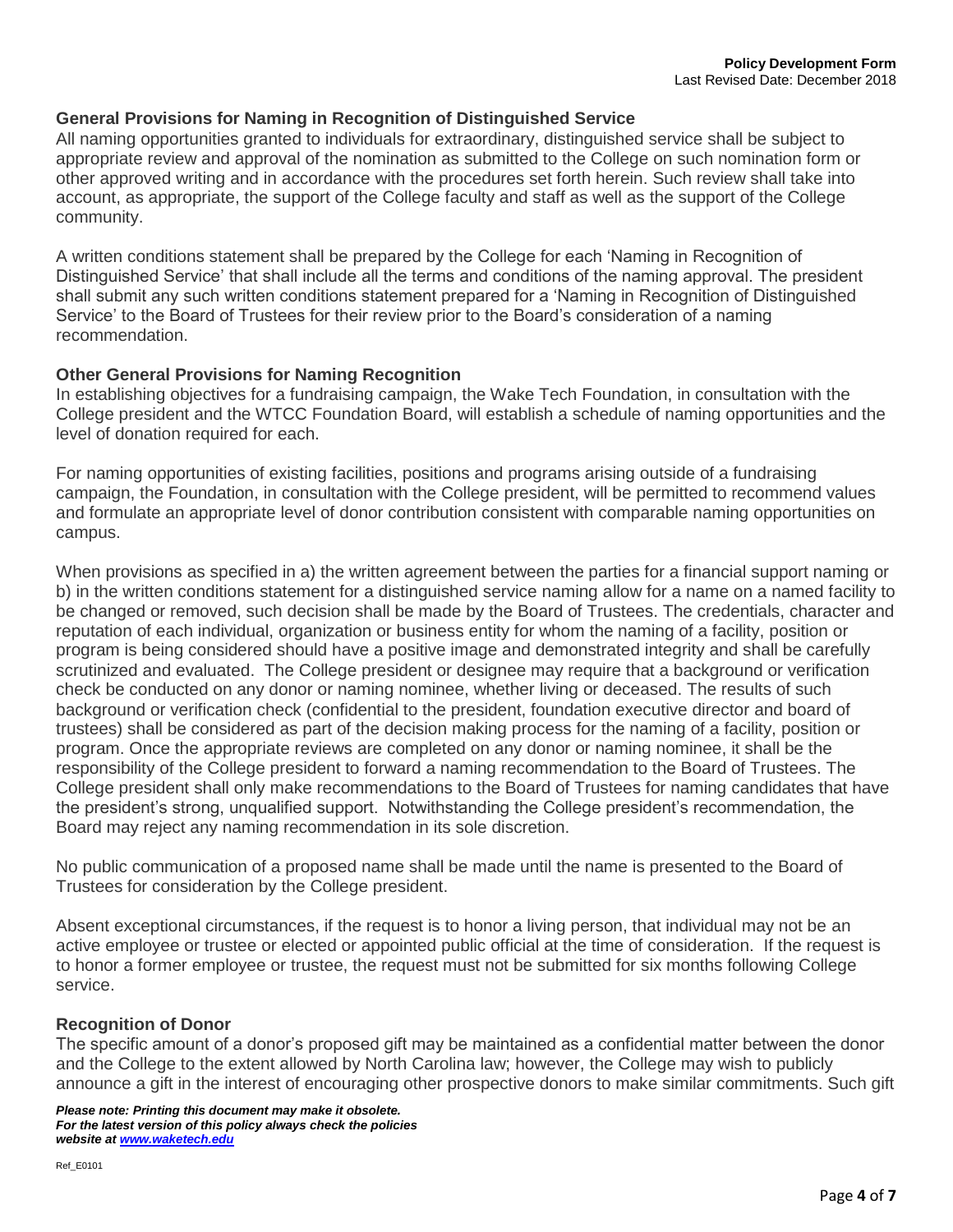announcements, except as otherwise required by law, will be made only after securing written permission of the donor and offering the donor an opportunity to review the announcement.

As determined appropriate, the College will list the names of the donors in appropriate College publications. The College will consider other opportunities for special recognition of donors on a case-by-case basis. Signage used to recognize a donor shall be determined by the College and be consistent with all other College signage in use at that location and/or consistent with similar signage used throughout the campus. The foundation will coordinate this effort with the facilities office.

### **Nomination Procedure for Facility, Position and Program Naming**

- 1. Recommendations for the naming of a facility, position and program or area are to be submitted to the Office of the President using the Facility, Position and Program Naming Nomination form. Nominations submitted for consideration must be accompanied by supporting documentation to provide background on the nominee and his/her history, if any, with Wake Tech Community College.
- 2. An eight member Facility, Position and Program Naming Committee, appointed by the Board of Trustees Chair and College president, will evaluate the nominations. The Facility, Position and Program Naming Committee will consist of:
	- a. two members of the WTCC Board of Trustees (facilities chair and treasurer)
	- b. two directors of the WTCC Foundation Board;
	- c. one member of the WTCC Faculty Senate;
	- d. the student representative to the Board of Trustees;
	- e. the executive director of the WTCC Foundation; and
	- f. one administrative/executive appointee of the College president.
- 3. The WTCC General Counsel will provide a report to the Facility, Position and Program Naming Committee on the risks and benefits associated with the potential naming of the facility, position or program. This report will include the perspectives of the College president, chief campus officers, vice presidents, and other relevant parties, as well as, information on the costs related to the implementation and maintenance of the signage, and potential sources of funding to cover these costs.
- 4. The Facility, Position and Program Naming Committee will be provided a review period of not less than thirty (30) calendar days from the mailing date of the report for members to review the information provided prior to taking action on the recommendation.
- 5. If the naming nomination is approved by the Facility, Position and Program Naming Committee, the form shall be endorsed by the College President and the committee's recommendation for the naming of a facility, position or program will then be submitted to the WTCC Board of Trustees by the president for consideration by the Board at a regularly scheduled meeting of the Board of Trustees.
- 6. A naming opportunity will be approved upon a vote of a majority of the members present at a meeting at which there is a quorum, but no less than 6 members of the Board.

### **Change of circumstances; Revocation of Naming Approval or Conferral**

The College reserves the right, in certain circumstances and on reasonable grounds, to revoke and terminate its obligations regarding a naming, with no financial responsibility for returning any received contributions to the benefactor. These actions, and the circumstances that prompted them, may apply to an approved naming that has not yet been acted upon or a conferred naming in the following circumstances: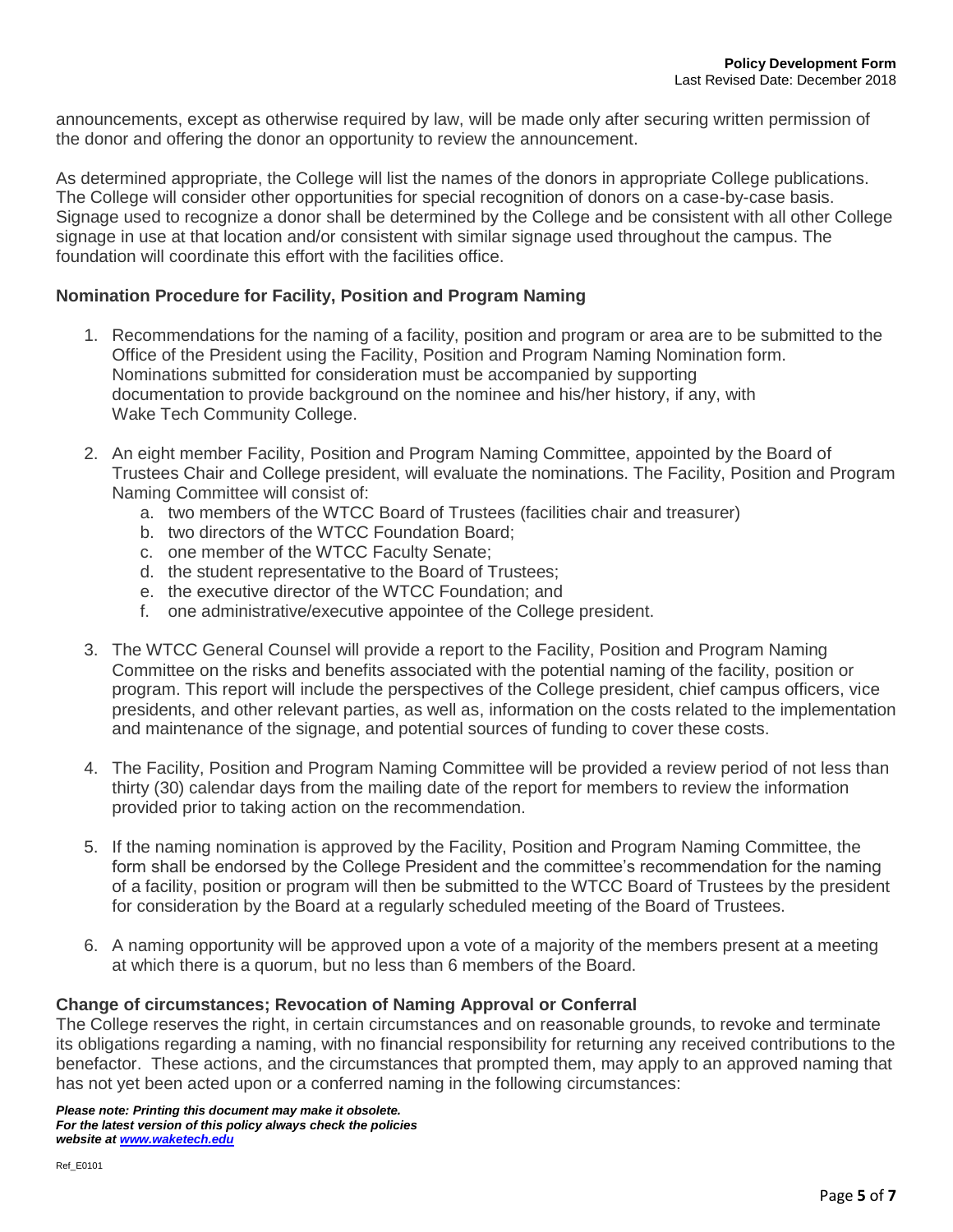- 1. If conduct by the benefactor or honoree occurs or comes to light which results in a substantial negative change in the public reputation of the benefactor or honoree such that the continued use of the name may compromise the public trust, dishonor the College and its standards, or otherwise be contrary to the best interests of the College, the naming may be revoked.
- 2. If the benefactor fails to maintain payments on a pledge upon which the naming was bestowed, the naming may be revoked.
- 3. If a planned gift upon which the naming was bestowed does not result in the value agreed upon, the naming may be revoked.

## **Suggested Values of Key Naming Opportunities**

### **Campuses**

|                  | Major Campuses (Main, North, RTP)              | \$5.0 million       |
|------------------|------------------------------------------------|---------------------|
|                  | Smaller Campuses (Public Safety, Western Wake) | \$2.0 million       |
| <b>Buildings</b> |                                                |                     |
|                  | <b>Major Buildings</b>                         | \$1.0 million       |
|                  | <b>Smaller Buildings</b>                       | \$250,000-\$500,000 |
|                  | <b>Specific Large Rooms</b>                    |                     |
|                  | <b>SSB Conference</b>                          | \$500,000           |
|                  | Auditoriums                                    | \$100,000           |
|                  | <b>Student Unions</b>                          | \$40,000            |
|                  | <b>Assessment Centers</b>                      | \$25,000            |
|                  | Lobbies                                        | \$50,000            |
|                  | <b>Learning Commons</b>                        | \$75,000            |
|                  | <b>Student Services Centers</b>                | \$50,000            |
|                  | Dining/Café Area                               | \$50,000            |
|                  | <b>Board Rooms</b>                             | \$50,000            |
|                  | <b>Executive Classrooms</b>                    | \$35,000            |
|                  | <b>Specialized Labs</b>                        | \$45,000            |
| <b>Other</b>     |                                                |                     |
|                  | <b>Bell Towers</b>                             | \$75,000            |
|                  | Plazas                                         | \$25,000            |
|                  | <b>Theaters</b>                                | \$25,000            |
|                  | Gardens/Courtyards/Parking Lots                | \$40,000            |
|                  | <b>Conference Rooms</b>                        | \$10,000            |
|                  | <b>Student Lounges</b>                         | \$15,000            |
|                  | <b>ILC Centers</b>                             | \$10,000            |
|                  | <b>Offices</b>                                 | \$5,000             |
|                  | Feature Wall - RTP                             | \$20,000            |
|                  | <b>Pre-Function Areas</b>                      | \$25,000            |
|                  | Server/Data Centers                            | \$20,000            |